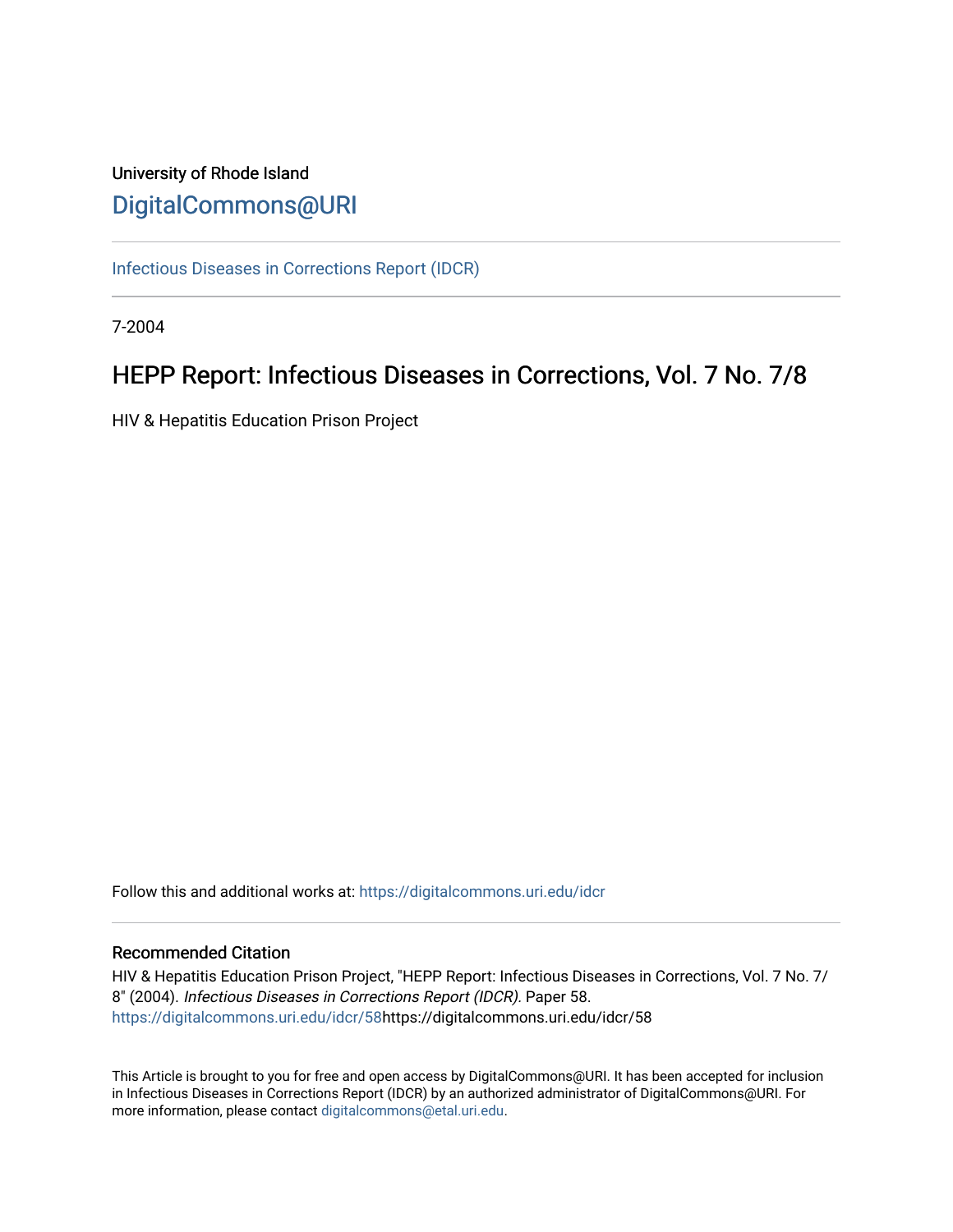

SPONSORED BY THE BROWN MEDICAL SCHOOL OFFICE OF CONTINUING MEDICAL EDUCATION.

#### **ABOUT HEPP INFECTION CONTROL IN THE CORRECTIONAL SETTING**

*Joseph Bick,\* MD*

*HEPP Report, a forum for correctional problem solving, targets correctional physicians, nurses, administrators, outreach workers, and case managers. Published monthly and distributed by email and fax, HEPP Report provides up-to-the moment information on HIV/AIDS, hepatitis, and other infectious diseases, as well as efficient ways to administer treatment in the correctional environment. Continuing Medical Education credits are provided by the Brown University Office of Continuing Medical Education. HEPP Report is distributed to all members of the Society of Correctional Physicians (SCP) within the SCP publication, CorrDocs (www.corrdocs.org).*

#### **CO-CHIEF EDITORS Joseph Bick, MD**

*Chief Medical Officer, California Medical Facility, California Department of Corrections*

> **Anne S. De Groot, MD** *Director, TB/HIV Research Lab, Brown Medical School*

#### **DEPUTY EDITORS Frederick L. Altice, MD**

*Director, HIV in Prisons Program, Yale Univ. AIDS Program*

**David P. Paar, MD** *Director, AIDS Care and Clinical Research Program, Univ. of Texas, Medical Branch*

**Bethany Weaver, DO, MPH** *Acting Instructor, Univ. of Washington Center for AIDS and STD Research*

> **Renee Ridzon, MD** *Bill & Melinda Gates Foundation*

## **SUPPORTERS**

*HEPP Report is grateful for the support of the following companies through unrestricted educational grants: Major Support: Abbott Laboratories, and Roche Pharmaceuticals. Sustaining: Pfizer Inc., Boehringer Ingelheim, Gilead Sciences, Inc., GlaxoSmithKline, Merck & Co., Schering-Plough and ViroLogic.*

The crowded conditions that exist in many of the world's jails and prisons create an ideal environment for the transmission of contagious diseases. Restrictions on the availability of clean laundry, soap, water, condoms and needle exchange increase the probability that infectious diseases will be transmitted from one person to another. Furthermore, the transient status of inmates who are frequently moved from one location to another can complicate the diagnosis of infection, recognition of an outbreak, performance of a contact investigation, interruption of ongoing transmission,and eradication of disease.

#### **Infection Control Program and Infection Control Committee**

All correctional facilities should have an infection control program. Typical activities to prevent and control communicable diseases (CD) include:

- $\bullet$  Educating staff and inmates,
- $\bullet$  Establishing a written exposure control plan that minimizes the potential for employee

exposure to blood borne pathogens, • Encouraging staff and inmates to be vacci-

- nated,
- Monitoring the incidence of selected CD among staff and inmates,

• Ensuring that inmates receive prompt and appropriate treatment and monitoring adherence,

- Establishing and enforcing isolation policies,
- $\bullet$  Ensuring that personal protective equipment
- is available to and utilized by staff,

• Evaluating and making available sharps

devices that are least likely to cause injury,

• Overseeing an effective post-exposure program, and

• Ensuring that reports are completed and submitted as required by local, state and federal laws and regulations.

The infection control program should be managed by an infection control committee that includes physicians, representatives from custody, administration, nursing, dental, housekeeping, food services, unions if applicable, and other clinical areas at the facility such as labo-

ratory, surgery, dialysis, respiratory therapy, and physical therapy. Although smaller facilities may not require the complex program necessary in a facility with a large medical mission, the basic elements remain the same.

## **Personal Protective Equipment (PPE)**

Personal protective equipment (PPE) applies to clothing and equipment intended to protect employees from coming into contact with blood, other body fluids and contaminated air. PPE includes masks, respirators, gloves, goggles, face shields, gowns, hoods, and foot coverings. PPE should be readily accessible in all patient care areas, housing units, transportation vehicles, the laundry, and anywhere that employees are likely to come into contact with inmates. PPE should be inventoried on a regular basis and replaced as needed. Staff should be encouraged to carry gloves with them at all times so that they are prepared to protect themselves when responding to altercations, self mutilators, suicide attempts, and other medical emergencies. Making gloves available at areas where custody staff sign in each day may facilitate their use of PPE by correctional employees.

Personal respiratory protection should be used by staff whenever they enter a room in which a person with known or suspected pathogen that can be transmitted via the air. Those who are in the area of cough- inducing procedures should also wear respiratory protection. Although no respiratory protective device will be 100% protective, when used consistently and correctly, respirators are highly reliable in the prevention of acquisition of respiratory pathogens. Respirators should be rated at least N-95 efficiency, be able to be fit-tested, and be available

#### *Continued on page 2*

| <b>WHAT'S INSIDE</b>                       |  |
|--------------------------------------------|--|
|                                            |  |
| Ask the Expert <b>Manual</b> 2008 2017     |  |
|                                            |  |
| Self-Assessment Test <b>Fig. 2008</b> pg 9 |  |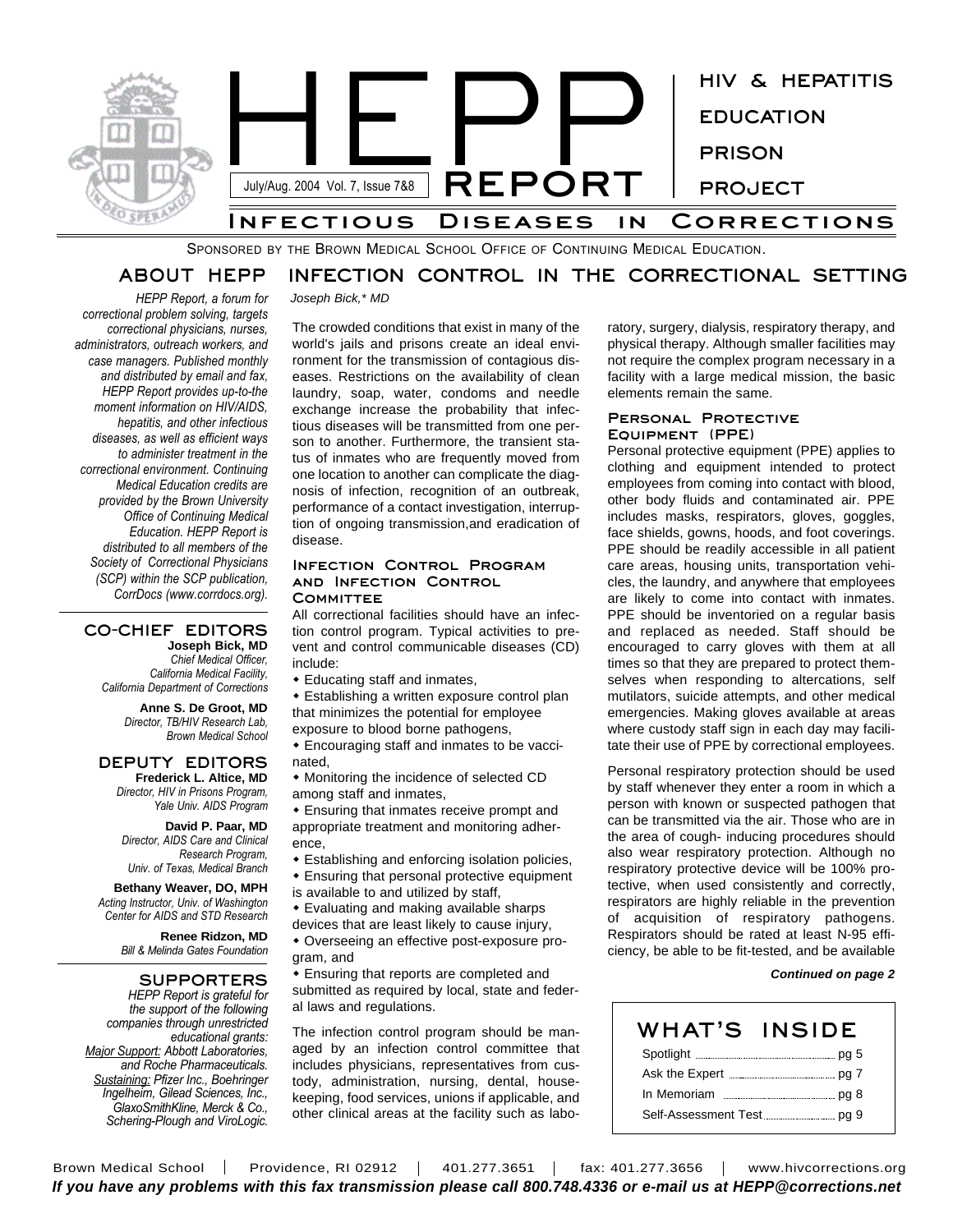**Infection Control...** *(continued from page 1)*

in several sizes to accommodate different facial sizes and characteristics.

### **Blood Borne Pathogen (BBP) Exposures**

Needlestick and other sharps injuries can occur during a variety of activities, including:

- Replacing the cap on used needles,
- $\bullet$  Disposing of needles,
- Administering injections,
- Drawing blood,
- $\bullet$  Suturing,

• Passing sharps devices from one person to another,

- $\bullet$  Handling trash and dirty linens,
- $\bullet$  Intentional use of sharps as a weapon, and
- Cell search or body search.

Inmates are at risk for BBP exposures during injection drug use, tattooing, fights, and unprotected sexual activity. Correctional employees also face a rather unique risk of being intentionally exposed to blood borne pathogens by inmates who throw body fluids at them (known as "gassing" or "chunking").

Decreasing the risk of BBP exposure can be accomplished by vaccination of at-risk staff and inmates, education concerning the appropriate use of PPE, harm reduction education to inmates, implementation of policies and procedures to decrease the likelihood of sharps injuries, and operation of an effective post-exposure management program.

Safer sharps devices that have built-in features such as sheathing devices, blunted surgical needles, and retractable needles and blades are available. These devices have been shown to significantly reduce exposure to blood borne pathogens by decreasing the incidence of accidental needlesticks. Additionally, many injuries can be avoided by decreasing the use of needles (needleless intravenous connectors, using oral medications instead of injectables, consolidating diagnostic blood draws, and using urine or oral fluid tests instead of blood tests).

Many of the currently available safety syringes utilize a spring-loaded system. All safety syringes can be disassembled with minimal effort, and the springs in some of them are made of sturdy gauge wire that may pose security concerns.

## **Post-Exposure Prophylaxis**

For an excellent review of this topic, the reader is referred to the following resources:

*HEPP Report July/Aug. 2003: Hepatitis B,*

*C, and HIV Post-exposure Prophylaxis in Correctional Settings. Available at www.hivcorrections.org/ archives/julyaug03/mainarticle.html*

*MMWR Vol 50, No RR11; 1 06/29/2001: Updated U.S. Public Health Service Guidelines for the Management of Occupational Exposures to HBV, HCV, and HIV and Recommendations for Postexposure Prophylaxis*

## **Isolation Concepts Standard Precautions**

Standard precautions merge essential components from both universal precautions and body substance isolation, and are to be used for all patients.

### **Transmission-Based Precautions**

In addition to utilizing standard precautions for all patient contacts, transmission-based precautions are to be used in situations in which patients are known or suspected to have a particular CD. There are three categories of transmission-based precautions, airborne, droplet and contact, and each relates to a method of transmission.

#### **Airborne precautions**

Airborne precautions are intended to decrease the likelihood of transmission of organisms that can be carried in small sized (less than 5 µm) dust particles or droplet nuclei and should be used for patients who are known or suspected to be infected with Mycobacterium tuberculosis (MTB), measles, chicken pox (VZV), and disseminated shingles (VZV). Airborne precautions require isolation in a private room that has negative pressure relative to the hallway and at least six air exchanges per hour. The air from the room should either be vented directly to the outside or passed through a high efficiency filter prior to being recirculated. The door to the room should remain closed at all times. While in use, the room should be evaluated each day to ensure that it maintains negative pressure relative to the corridor. All those who enter the room must wear a respirator that meets the National Institute for Occupational Safety and Health's (NIOSH) N-95 standard, with an ability to filter 1 um particles with an efficiency of at least 95%. Movement of the inmate/patient from the isolation room should be minimized. While out of the room, the patient must wear a surgical mask.

## **Droplet precautions**

Droplet precautions are intended to decrease the likelihood of transmission of organisms that can be carried in particles that are larger than 5 µm. Droplets of this size can be created when a person talks, coughs, sings, or sneezes. Procedures such as suctioning and bronchoscopy can also create droplets of this size. These larger droplets do not remain suspended in the air and usually will travel no more than three feet. Examples of illnesses that require droplet precautions include meningitis and epiglottitis caused by Haemophilus influenza, and infections caused by N. Meningitidis, influenza, and Mycoplasma pneumonia. Patients confirmed or suspected to have these conditions should be placed in a single cell or cohorted with other inmates who are infected with the same organism. Negative pressure respiratory isolation is not required. Staff should wear a mask when they are within three feet of the infected person. If the inmate/patient must leave the room, s/he should wear a mask.

#### **Contact precautions**

Contact precautions should be used for persons known or suspected to be infected or colonized with organisms that commonly cause disease and can be transmitted by direct or indirect contact. These organisms can be acquired by direct contact with an infected or colonized person or indirectly by contact with inanimate objects. Examples include Clostridium difficile, Herpes simplex virus, Hepatitis A virus, VZV, staphylococci including methicillin-resistant Staphylococcus aureus, vancomycin-resistant Enterococcus, lice, and scabies.

Staff should wear gloves when entering the patient's room, and remove gloves and wash their hands when leaving. Gowns should be worn while in the patient's room and removed prior to leaving. Face shields and eye protection should be worn during procedures that are likely to cause splashes of body fluids. Patient care items should remain in the room and not be reused on other patients unless they are disinfected.

## **CULINARY SERVICES AND FOOD HANDLERS**

All persons being considered for a position in the culinary department should be screened for health conditions that would preclude them from working in food services. Potential workers should be excluded if they have open sores on their hands or arms, an active respiratory infection, or an illness characterized by vomiting or diarrhea. Those who have had recent positive cultures for enteric pathogens should not be approved for food handling until cleared by infection control. Individuals with poorly controlled mental illness and those who lack the intellectual ability to adhere to appropriate standards of hygiene should not be utilized as culinary workers. HIV, hepatitis B, and hepatitis C are not transmitted through food, and the presence of these infections should NOT preclude otherwise qualified individuals from working in food services.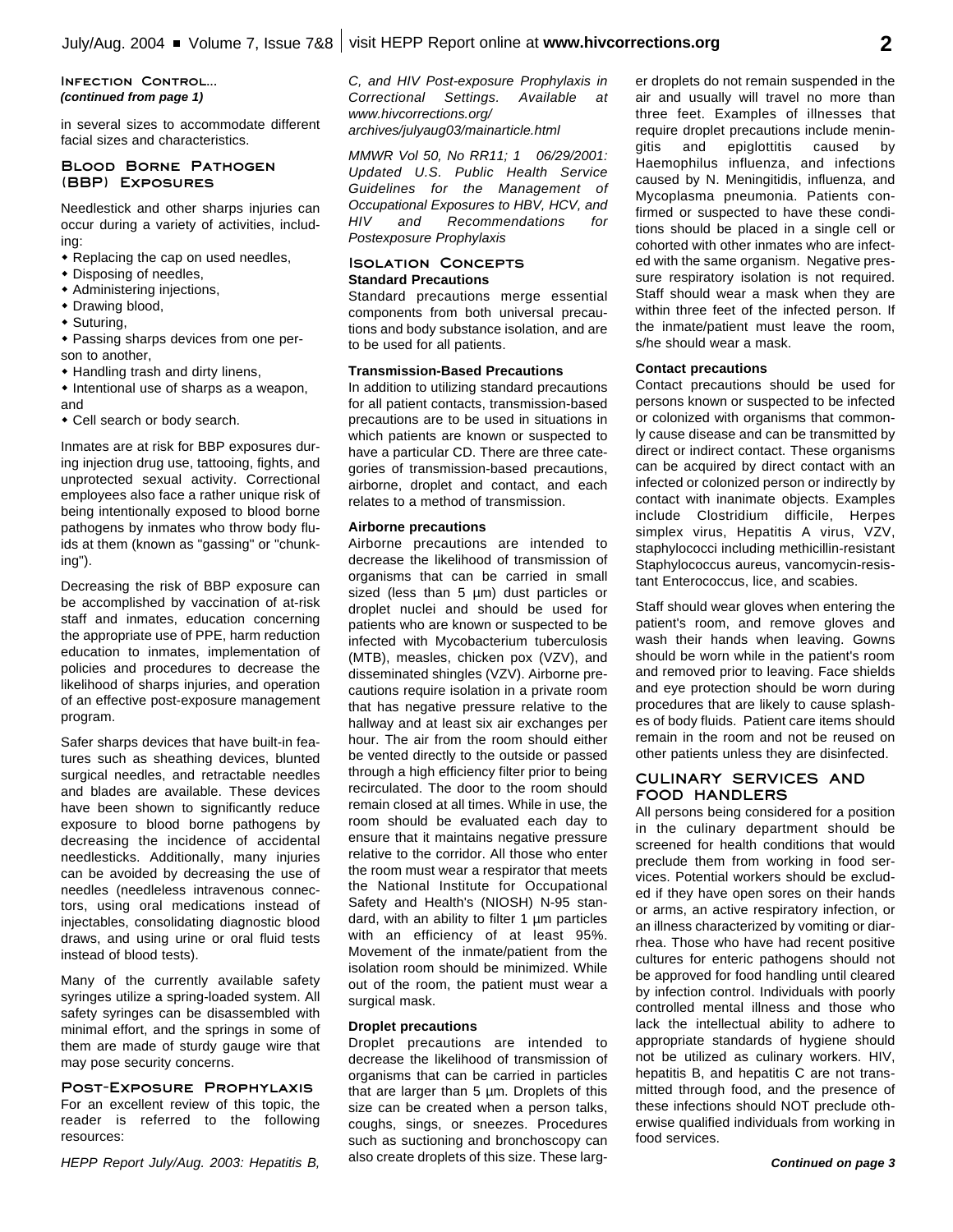#### **Infection Control...** *(continued from page 2)*

Prior to beginning work in culinary services, all staff should receive an orientation concerning the importance of good hygiene. Comprehension of basic cleanliness and disease prevention concepts should be assured through testing. This education should be repeated at least annually. Supervisors should perform daily inspections of workers to ensure that they do not have active respiratory illnesses, open sores on their hands or arms, or an active gastrointestinal illness. Those who are ill should be removed from food services until cleared by infection control.

#### **Laundry**

Insufficient access to clean clothes and linen is associated with acquisition of body lice and methicillin-resistant Staphylococcus aureus among those housed in congregate living environments.

In the correctional environment, there are legitimate custody concerns regarding laundry distribution. Clothing and linen are often hoarded, and can be cut up to make non-approved clothing, curtains, and escape items such as ropes and altered clothing. These concerns notwithstanding, inmates should be provided an adequate supply of clothing and linens, and these items should be exchanged on a frequent and regular basis.

Those who handle contaminated laundry should be provided gloves, gowns, masks, and face shields for use while handling and sorting contaminated laundry. Thick utility gloves may provide workers with additional protection, and can be decontaminated and reused if they are not cracked, torn, or punctured.

Dirty linens should be rolled up to confine solid waste and to avoid aerosolization of organisms. Soiled linen should be bagged or put into carts at the location where it was used, and should not be sorted or otherwise excessively handled in any patientcare area. Linen from inmates who are on contact precautions should be handled according to published guidelines. Linen that has been contaminated with blood or other potentially contagious body fluids should be either placed in leak proof bags or containers labeled with the biohazard symbol, or placed in red bags for transportation. Because of the potential for disease transmission during handling of laundry, the sorting process should be minimized. Adequate ventilation should be maintained in the laundry area to decrease the potential for transmission of airborne diseases.

To minimize sharps being disposed of in the laundry stream, staff should be educated to adhere to procedures that detail the appropriate disposal of sharps, and laundry workers should be trained on how to handle sharps that are found in laundry. Needle containers should be readily available in laundry areas.

A temperature of at least  $71^{\circ}$  C (160 $^{\circ}$  F) for a minimum of twenty-five minutes has commonly been recommended to effectively kill microorganisms. Studies have demonstrated that low temperature washing at  $22-50^\circ$ C can effectively reduce microorganism concentrations when adequate amounts of chlorine bleach are utilized.

#### **Barbering**

In most jails and prisons, inmates perform the majority of haircuts. In many cases, these inmate barbers have had little or no training. Barbering tools may be reused without appropriate disinfection, creating an opportunity for the transmission of bacterial, fungal, or parasitic organisms. All inmates who are to serve as barbers should receive training, undergo post-education testing, and be observed periodically to ensure adherence with infection control practices. Access to necessary disinfection supplies should be facilitated.

Barbers should be provided containers to hold soiled linens. Towels should only be used on one client before being appropriately laundered. Containers should also be provided for the disinfection of combs, brushes, clippers, and scissors. An adequate supply of a disinfectant solution should be provided to allow for the complete immersion of barbering tools between haircuts.

Before each use, all non-electrical instruments should be cleaned with soap and water and then soaked in a disinfectant with known activity against bacteria, viruses, and fungi. This solution should be changed whenever visibly dirty, but at least weekly. Before each use, clippers and other electrical instruments should be brushed to remove all foreign matter and then disinfected by wiping with a disinfectant. Disinfected instruments should be stored in a clean, covered area.

All those who perform barbering activities should thoroughly wash their hands with soap and water and/or an approved hand disinfectant before each client. Barbers who are infected with an organism that is readily transmitted to others during barbering activities should not work until they are no longer contagious. Examples of conditions that can be transmitted during haircutting include purulent conjunctivitis (pink eye), VZV, respiratory illnesses such as colds, influenza, and tuberculosis, bacterial skin infection such as impetigo or cutaneous abcesses, methicillin-resistant staphylococcus infection, and ectoparasites such as scabies and lice. Hepatitis B, Hepatitis C, and HIV are not transmitted during routine barbering activities and should NOT preclude employment as a barber.

### *General infection control resources*

*w The Occupational Safety and Health Organization (OSHA) is part of the United States Department of Labor, and exists to develop and enforce workplace safety standards. www.osha.gov w The Centers for Disease Control (CDC) is an advisory body of the federal government. The CDC creates guidelines and provides recommendations concerning health-related issues. www.cdc.gov w The National Institute for Occupational Safety and Health (NIOSH) is part of the CDC. www.cdc.gov/niosh/homepage.html w The Joint Commission on Accreditation of Healthcare Organizations (JCAHO) publishes performance standards and provides certification to health care organizations that meet them. www.jcaho.org w The Association for Professionals in Infection Control and Epidemiology (APIC) is a professional organization for those involved in Infection Control. APIC collaborates with the CDC to publish infection control guidelines, conducts research, sponsors educational programs, and provides resource materials. www.apic.org w Herwaldt LA, ed. A Practical Handbook for Hospital Epidemiology. Thorofare, NJ: SlACK Incorporated 1998*

*w Mayhall CG, ed. Infection Control and Hospital Epidemiology. Baltimore, Maryland: Williams and Wilkins; 1999 w MRSA information:*

*http://www.cdc.gov/ncidod/hip/aresist/mrsa .htm, Methicillin-Resistant Staphylococcus Aureus Skin or Soft Tissue Infections in a State Prison-Mississippi, 2000. MMWR 2001;50:919-22, Outbreaks of Community-Associated Methicillin-Resistant Staphylococcus Aureus Skin Infections-Los Angeles County, California, 2002--2003. MMWR 2003;52:88., Methicillin-Resistant Staphylocccus Aureus Infections in Correctional Facilities-Georgia, California, and Texas, 2001- 2003.MMWR 2003; 52(992-996)*

#### *Disclosures:*

*\*Nothing to disclose*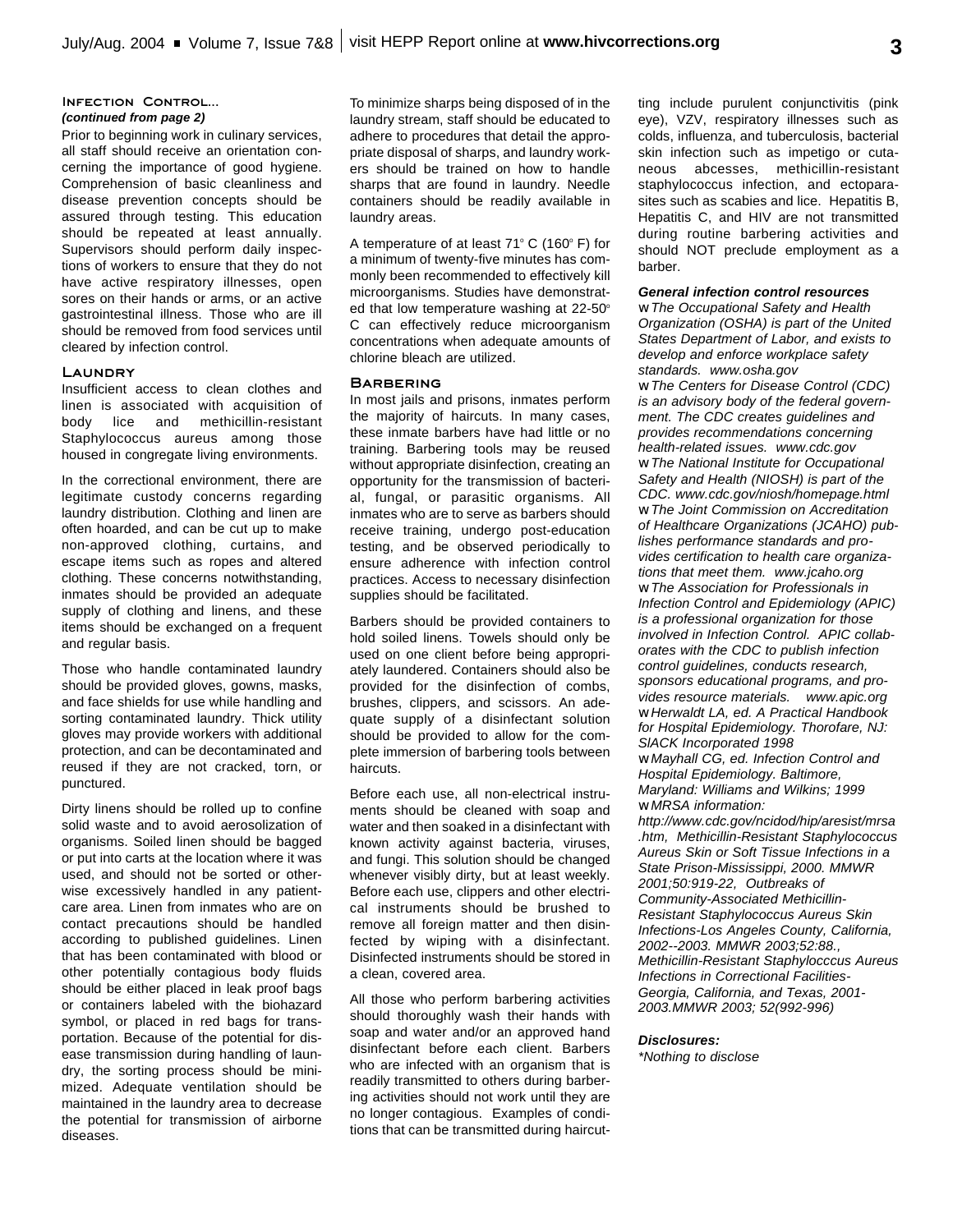## **Letter from the Editor**

*Dear Correctional Colleagues:*

*A formidable challenge in correctional health, infection control is perhaps one of the most effective ways we can benefit our communities. Most of our patients have had inadequate health care before incarceration, which, combined with life patterns of risk-taking that have brought them to jail or prison, results in significantly higher rates of conditions of public health significance, particularly infections.*

*Incarceration, however, presents us with several opportunities: we are able to find our patients, our inmates have the time to attend to their treatment, and there is a source of payment for their care. Thus, we should be able not only to minimize transmission of disease within jail or prison, but also to release people back into the community who are in better health than before their incarceration.*

*The key to infection control is education of all staff. Correctional officers are not expected to know everything about a given disease. Yet, they should know what signs and symptoms should lead them to ensure that an inmate gets to health services. They should also know enough to avoid or prevent dangerous practices and when they do NOT have to be concerned about a particular health-related issue.*

*Health care staff must have a high index of suspicion for communicable diseases and they should know how to stop transmission. Successful disease prevention interventions must fit the culture in which they are implemented. For example, control of drug supplies in corrections is much more feasible than in the general public. Needle exchange programs, on the other hand, may not be. Acceptable interventions require joint support by both health services and security.*

*Infection control in corrections is very possible. With careful attention to infection control it is possible, for instance, even in prisons with congregate living, to lower tuberculosis disease rates to those seen in the outside community.*

*Sincerely,*

EMAIL:

*Lester Wright, MD*

# **Subscribe to HEPP Report**

FAX: PHONE:

Fax to **617-770-3339** for any of the following: *(please print clearly or type)*

|                                                                                                                                      | Yes, I would like to add/update/correct (circle one) my contact information for my complimentary<br>subscription of HEPP Report fax/email newsletter. |  |                                  |
|--------------------------------------------------------------------------------------------------------------------------------------|-------------------------------------------------------------------------------------------------------------------------------------------------------|--|----------------------------------|
| Yes, I would like to sign up the following colleague to receive a complimentary subscription of<br>HEPP Report fax/email newsletter. |                                                                                                                                                       |  |                                  |
|                                                                                                                                      | Yes, I would like my HEPP Report to be delivered in the future as an attached PDF file in an<br>email (rather than have a fax).                       |  |                                  |
|                                                                                                                                      |                                                                                                                                                       |  |                                  |
| <b>CHECK ONE:</b>                                                                                                                    |                                                                                                                                                       |  |                                  |
| O Pharmacist                                                                                                                         | O Physician O Physician Assistant O Nurse/Nurse Practitioner<br>○ Medical Director/Administrator ○ HIV Case Worker/Counselor                          |  | O Nurse Administrator<br>O Other |
|                                                                                                                                      |                                                                                                                                                       |  |                                  |

**Faculty Disclosure** In accordance with the Accreditation Council for Continuing Medical Education Standards for Commercial Support, the faculty for this activity have been asked to complete Conflict of Interest Disclosure forms. Disclosures are listed at the end of articles. All of the individual medications discussed in this newsletter are approved for treatment of HIV and hepatitis unless otherwise indicated. For the treatment of HIV and hepatitis infection, many physicians opt to use combination antiretroviral therapy which is not addressed by the FDA.

> **Senior Advisors** Karl Brown, MD *Rikers Island Jail*

John H. Clark, MD, MPH, F.S.C.P. *Los Angeles County Sheriff's Department*

Ralf Jürgens *Canadian HIV/AIDS Legal Network*

Joseph Paris, PhD, MD *CCHP Georgia Dept. of Corrections*

Abby Dees, JD *CorrectHELP: Corrections HIV Education and Law Project*

David Thomas, MD, JD *Division of Correctional Medicine, NovaSoutheastern University College of Osteopathic Medicine*

Louis C. Tripoli, MD, F.A.C.F.E. *Correctional Medical Institute, Correctional Medical Services*

Lester Wright, MD *New York State Department of Corrections*

**Associate Editors** Scott Allen, MD *Rhode Island Department of Corrections*

Dean Rieger, MD *Indiana Department of Corrections*

Josiah Rich, MD *Brown University School of Medicine, The Miriam Hospital*

> Steven F. Scheibel, MD *Regional Medical Director Prison Health Services, Inc.*

> David A. Wohl, MD *University of North Carolina*

> Michelle Gaseau *The Corrections Connection*

> **Layout** Kimberly Backlund-Lewis *The Corrections Connection*

**Distribution** *Screened Images Multimedia*

**Managing Editor** Julia Noguchi *HIV/Hepatitis Education Prison Project*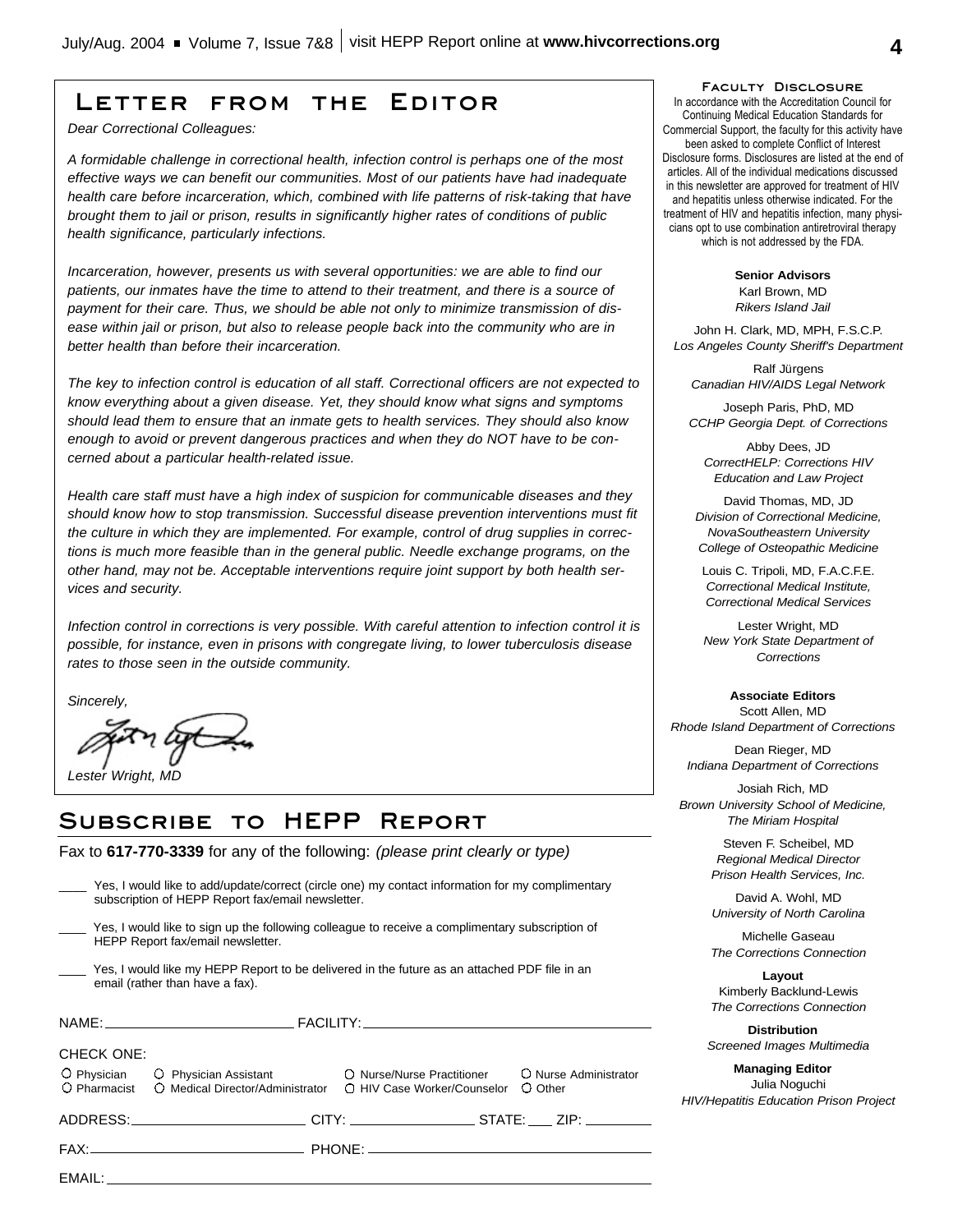## **Spotlight: So Your Facility Has CA-MRSA**

*Dean Rieger\* MD, MPH, Medical Director, Indiana Department of Corrections Joseph Bick\*\* MD, Chief Medical Officer, California Medical Facility*

Staphylococcus aureus (SA) is a bacterium commonly found on the skin or anterior nares in the nose of healthy individuals. Although SA often colonizes humans without causing disease, it can be responsible for minor to life-threatening infections of the skin, bone, blood, heart valves, and lungs. SA is easily spread by contact with the skin of a person infected or colonized with the bacteria. SA can also be acquired from the hands of health care workers or inanimate objects that have been in contact with a person carrying the organism.

Nursing homes and other long-term care facilities have been identified as reservoirs of MRSA. Over the past decade, MRSA has also emerged as a cause of skin and soft tissue infections in the community. Most MRSA infections are minor infections of the skin that take the form of pustules, furuncles or boils. Generally, these conditions are mild, self-limited, and do not require aggressive treatment. Not surprisingly, this organism is now being increasingly recognized as a cause of infections in residents of jails and prisons. In the correctional setting, staphylococcal skin lesions have often been mistakenly attributed to spider bites. In reality, spiders rarely bite people, and most of the bites are inconsequential.

Once community-associated methicillin-resistant SA (CA-MRSA) has a foothold in a correctional facility, it is likely to remain there indefinitely. For every identified colonized or infected inmate or staff member, there are many who are not identified. Control of outbreaks relies upon reducing the bacterial load in a facility by treating identified cases, decreasing the likelihood of bacteria being passed between individuals, and decreasing the size of the inoculum when bacteria are transmitted.

Penicillin resistance in SA is due to the production of beta lactamase, an enzyme that breaks down penicillin's beta lactam ring and renders the drug inactive. Within a few years of the first clinical use of penicillin in the 1940s, resistance due to beta lactamases was identified. Within a year of the introduction of the semisynthetic, beta lactamase-stable, penicillin methicillin in 1960, MRSA strains were identified. By the 1990s, over half of SA isolated in some hospitals were MRSA.

Methicillin resistant strains are resistant to all beta lactam antibiotics, including penicillins and cephalosporins. In addition, MRSA strains often carry plasmids that lead to resistance to aminoglycosides, fluoroquinolones, macrolides, and chloramphenicol. Many MRSA strains are susceptible to trimethoprim-sulfamethoxazole, clindamycin, and rifampin. Virtually all SA are fully susceptible to vancomycin. However, the first clinical isolate of SA with reduced susceptibility to vancomycin was reported from Japan in 1996. The first documented case of infection caused by vancomycin-resistant S. aureus (VRSA) (vancomycin MIC >32 µg/mL) in a patient in the United States was reported in 2002.

Even though SA infection may be suspected, cultures and sensitivities are required to confirm the diagnosis of MRSA. Empirical treatment can be based upon the antibiotic susceptibility pattern of organisms circulating within the facility. Cultures should be obtained even during outbreaks. Cultures should also be obtained if a patient fails to respond to treatment. The infection control officer or the infection control committee should review patient records for appropriateness of diagnosis and treatment.

#### **Treatment**

The indiscriminate use of antibiotics can lead to increased drug resistance and should be discouraged. In many cases, drainage and appropriate wound care will suffice. If used, antibiotics should be selected that are known to be effective against MRSA. Trimethoprim-sulfamethoxazole (Bactrim, Septra) in a dose of one double-strength tablet twice daily is usually effective in patients who have MRSA. Some clinicians also add rifampin in a dose of 600 mg once daily. Due to the rapid development of resistance, rifampin should not usually be used alone to treat infections due to SA. For more serious infections, vancomycin, linezolid, daptomycin, and quinupristin-dalfopristin may be used.

Vancomycin has been used for many years for the treatment of SA and MRSA. Concerns about vancomycin include hypersensitivity reactions, a histamine release syndrome (red man syndrome) related to rapid infusion, lack of availability of an oral formulation for the treatment of systemic infection, concerns about the development of vancomycin resistant enterococcus, and concerns about the emergence of vancomycin resistant staphylococcus aureus (VRSA) and strains with reduced sensitivity to vancomycin (VISA).

#### **Eradication of Carriage**

SA and MRSA are commonly found in the anterior nares of otherwise healthy asymptomatic individuals. Routine eradication of this carriage is neither efficacious nor recommended. In some cases of recurrent active disease, clearance of the organism from the nose can be beneficial. Mupirocin calcium 2% ointment (Bactroban) applied to both anterior nares bid for 5-7 days, is commonly used for this purpose.

#### **Infection Control Measures**

Once CA-MRSA infections are identified, personnel at all levels and in all disciplines in the facility need to be informed and to participate in control measures. Factors that may have contributed to outbreaks of MRSA in jails and prisons in the U.S. include poor hygiene, restricted access to medical care, uninformed medical staff, and failure to diagnose MRSA infections because of infrequent culture collection. Risk factors for MRSA that have been identified in jails and prisons have included skin lacerations, prolonged incarceration, previous antimicrobial use, self-draining of boils, performing one's own dressing changes, washing clothes by hand, sharing clothing or linen, and sharing soap.

Hygiene can be improved by patient education, improving access to soap and bathing, maintaining an adequate supply of dressing materials, and following appropriate laundry procedures. Materials coming into the laundry may be contaminated with CA-MRSA. Laundry workers must be provided with protective equipment and instructed regarding its use. CA-MRSA has the potential to produce toxins and cause food-poisoning, so special care should be exercised in carrying on "routine" daily review of workers for infections at the time of an outbreak. Access to medical care can be improved by eliminating co-payment requirement for contagious conditions, maintaining sufficient clinical staff to ensure prompt access to care, and establishing 24/7 urgent care for serious medical conditions. All correctional employees should be educated about the importance of prompt evaluation and treatment of infectious conditions. Furthermore, clinicians should be reminded to culture all skin and soft tissue infections and to not attribute skin lesions to insect bites.

CA-MRSA survives well on particularly warm, moist surfaces. Proper cleaning techniques, which should be reviewed with team supervisors, reduce the bacterial load, especially when antimicrobial cleaning agents (most often those containing quaternary ammonium compounds) are used. Facilities with CA-MRSA outbreaks should establish cleaning schedules and log their cleaning activities as part of their overall facility quality improvement activities.

A physical review of all units can therefore be very helpful in reduc-

**5**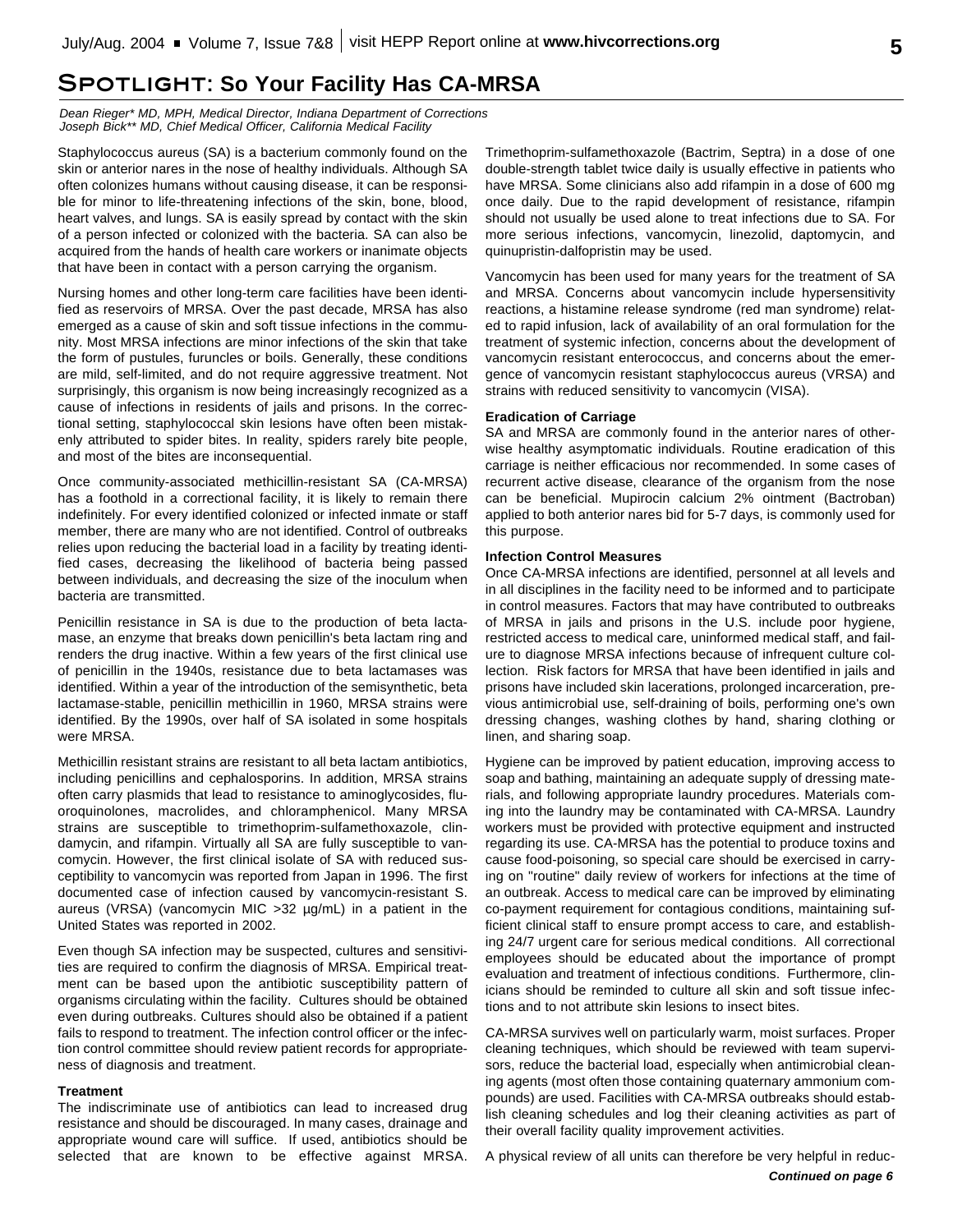# **HIV 101: Essential Elements of Standard Precautions in the Correctional Setting**

| Hand washing                     | Hands should be washed after touching any body fluids, after removing gloves, and between patient       |  |
|----------------------------------|---------------------------------------------------------------------------------------------------------|--|
|                                  | contacts.                                                                                               |  |
| <b>Personal Protective</b>       | PPE should be readily accessible in all patient care areas, housing units, transportation vehicles, the |  |
| Equipment (PPE)                  | laundry, and anywhere that staff are likely to come into contact with inmate/patients.                  |  |
| • Gloves, standard disposable    | To prevent contact with blood, body fluid, mucous membranes, nonintact skin, and contaminated           |  |
|                                  | items.                                                                                                  |  |
| • Gloves, thick utility or       | To protect staff from sharps injury during the performance of clothed body searches and housing         |  |
| gloves with wire mesh            | searches.                                                                                               |  |
| • Masks & respirators            | To protect mucous membranes of the mouth from splashes or sprays of blood and body fluids, and to       |  |
|                                  | avoid inhalation of airborne diseases.                                                                  |  |
| • Gowns                          | To protect skin and clothing from intentional or accidental splashes or sprays of blood and other body  |  |
|                                  | fluids.                                                                                                 |  |
| $\bullet$ Face shields, goggles  | To protect mucous membranes of the mouth, eyes, and nose from intentional or accidental splashes        |  |
|                                  | or sprays of blood and other body fluids.                                                               |  |
| <b>Sharps</b> (lancets, needles, | Used sharps should always be placed immediately in puncture resistant containers. Sharps should not     |  |
| syringes, scalpels, tattoo       | be passed from person to person. Sharps containers should be available in all areas where sharps        |  |
| equipment, razor blades,         | are used. Those who conduct body searches and housing searches should be taught techniques to           |  |
| stabbing instruments, etc.)      | avoid being injured by hidden sharps. Tongs to pick up sharps and mirrors to visualize hidden areas     |  |
|                                  | can be used during searches. Pocket-sized puncture-proof evidence containers can be used to carry       |  |
|                                  | sharps discovered during searches.                                                                      |  |
| <b>Housing</b>                   | Inmate/patients who cannot or will not maintain appropriate hygiene should be placed in single cell     |  |
|                                  | housing.                                                                                                |  |
| Laundry                          | Treat all laundry as if it is contaminated; prevent contact with skin and mucous membranes. Use PPE.    |  |
| Housekeeping                     | Procedures for cleaning and disinfection of equipment, furniture, and the environment should incorpo-   |  |
|                                  | rate the use of PPE and techniques to minimize the transfer of microorganisms                           |  |
|                                  |                                                                                                         |  |

#### **Spotlight...** *(continued from page 5)*

ing opportunities for bacterial transfer. Surfaces that become easily contaminated require special attention, such as toilet seats, sinks, bathtubs, weight room equipment, etc. that are often in direct contact with skin. Frequent use of antimicrobial products can leave a residual film that can reduce the surface load of bacteria over an extended period of time. Hand washing is the most effective way to reduce transmission of CA-MRSA. The practice of leaving a towel next to a sink should be avoided, as shared towels provide perhaps the best transfer medium of all for CA-MRSA. Paper towels should be used instead.

Terminal disinfection should be employed in housing areas and is especially important during CA-MRSA outbreaks. Materials that cannot be sanitized should be discarded. Except for patients with secretions that cannot be controlled and are likely to contaminate the environment (including prisoners who intentionally spread contamination), no special separate housing is necessary.

If inmates understand how CA-MRSA is transmitted, they are more likely to practice good hygiene and protect themselves from transmission. Inmates should be educated about personal hygiene and advised to avoid touching other individuals' wounds or wound drainage. Inmates should be provided regular access to soap, showers, and sinks. Clinical staff should follow standard precautions while providing wound care. Infection control measures can never be overemphasized; even in the hospital setting many healthcare professionals neglect hand washing. In an effort to improve hand hygiene, the use of alcohol-containing antiseptic scrubs is increasingly being encouraged. However, security concerns may lead to these particular disinfectants not being universally embraced in the correctional setting. During outbreaks prisoners need to be encouraged to present possible CA-MRSA lesions to health services personnel for examination. Barriers to health care should be reviewed

and lowered or eliminated during outbreaks. For example, during a CA-MRSA outbreak a facility could waive co-payment for evaluation of skin problems.

#### **Conclusion**

An aggressive approach to the management of MRSA can be effective. In Indiana, one moderately large facility was reporting approximately 40 cases of CA-MRSA per month when basic outbreak measures were implemented; within six weeks the outbreak was terminated. In another facility, a maximum-security setting, an alert physician noted an association between infections and new tattoos. The facility was briefly locked down and searched. With confiscation of the contaminated tattoo works, the outbreak was terminated. A particularly severe outbreak occurred in one Indiana jail. It was discovered that inmates were self-inoculating in order to get a ride out of the facility to a hospital. The high-load inoculation resulted in very aggressive infections and one prisoner nearly died. In other correctional settings, intensive efforts to control MRSA have not been as effective.

The involvement of experts in infection control and infectious diseases can be useful in both managing individual patients and establishing protocols specific to the unique needs of each facility. Correctional facilities experiencing outbreaks of MRSA should seek assistance from their local and state health departments. MRSA outbreaks can be reported to CDC (TEL: 800-893-0485) through state departments of corrections and state health departments. Preventing MRSA disease in inmates might be an important measure for preventing MRSA in the community outside the correctional facility.

## *Disclosures:*

*\*Nothing to disclose \*\*Nothing to disclose*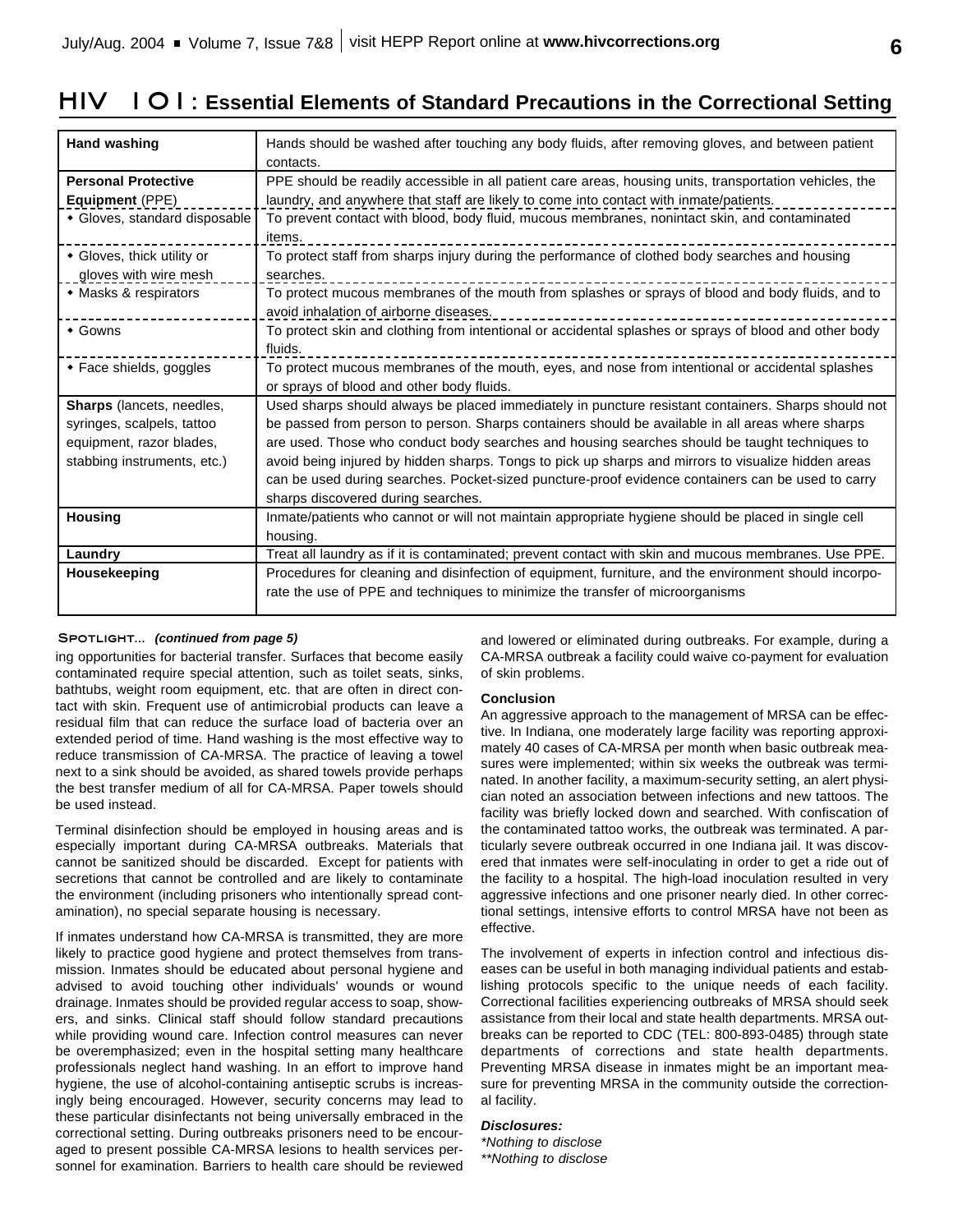## **Ask the Expert: Skin/Soft Tissue Infection in a Patient with HIV**

*Bethany Weaver\*, D.O., M.P.H., Acting Instructor of Medicine, University of Washington Center for AIDS & STD Research (CFAR) and Northwest Correctional Medicine Education Program.*

*CASE: A 49 year-old inmate presents on sick call with concerns about a pimple on her sacral area that has been problematic for three weeks. She has been incarcerated for one year. She has untreated asymptomatic HIV infection with a recent CD4 count of 233 and a HIV-1 viral load of 174,000 copies/mL. She says that "she popped it (the pimple)," and though it appeared to improve initially, "it came back again". She also has two similar areas on her left hand and left inner thigh. She denies fevers, chills, nausea/vomiting, headache, myalgias/arthralgias, fatigue, cough/dyspnea. She has been feeling depressed recently and has not been bathing regularly. She has a history of cocaine dependence but denies injection drug use. She takes acyclovir regularly for genital HSV suppression but is on no other medications.* 

*Physical exam is notable for BP 120/67, pulse 75, respirations 14, temperature 37.5° C, and weight 130 lbs. She appears disheveled and has poor dentition. She has a supple neck with full range of motion and no palpable lymphadenopathy. Her chest is clear to auscultation, and her cardiac exam reveals a regular rate and rhythm, normal S1 and S2, and no cardiac murmurs, rubs, or gallops. Her abdomen is soft, nontender with normoactive bowel sounds and no hepatosplenomegaly. Her extremities show no cyanosis, clubbing or edema. Skin examination is notable for two small 2.5 cm abscesses on the dorsum of her left hand and two similar areas on the left inner thigh. She has a 6 x 8 cm sacral abscess, with erythema surrounding induration and some oozing of thick yellow fluid. There are no vesicular lesions. Her neurological exam is nonfocal.*

#### *Q: What tests should you perform/order, if any?*

**A:** A bacterial culture of the oozing fluid from the sacral abscess would be helpful since this is a new visit for this inmate with a new skin/soft tissue infection. This infection could be due to a variety of organisms, including community-acquired methicillin-resistant Staphylococcus aureus (MRSA). The susceptibility pattern for this organism had not been well established at the facility where she is incarcerated. If the patient appeared systemically ill with fever, chills, chest pain, cough, dyspnea, abdominal pain, nausea, vomiting, or weight loss, then bacterial blood cultures, a complete blood count, and a chest x-ray should also be obtained. One could also consider performing a PPD if any question of tuberculosis is considered.

A culture is performed, and yields two colonies of coagulase positive Staphylococcus (S. aureus). The organism is methicillin-resistant by PBP2A latex test, which indicates resistance to penicillins, cephalosporins, beta lactam/beta lactamase inhibitor combinations, imipenem and other beta lactams. The organism is reported as sensitive to Clindamycin, Gentamicin, Levofloxacin, Trimeth\_sulfamethoxazole, and Vancomycin.

#### *Q: What treatment(s) should you offer this inmate?*

**A:** There are two important treatments to consider: antibiotics and surgical debridement. In general, empiric oral antimicrobial therapy to cover common skin/soft tissue organisms, such as Streptococcus and Staphylococcus, including MRSA, should be given pending final culture results or based on a known antibiogram within the institution, indicating known resistance patterns for MRSA. Antibiotics are not always needed if the infection is localized and good wound care is available. In this patient with advanced HIV disease, multiple abscesses, and a history of not adequately caring for herself, it is prudent to offer oral antimicrobial therapy. Once the isolate's final susceptibility pattern is known, therapy can be tailored. Unlike hospital-acquired MRSA strains, which are usually resistant to multiple antibiotics, community-acquired (CA) MRSA strains are often resistant only to betalactam antibiotics. Thus, the empiric regimen might include agents such as trimethoprim/sulfamethoxazole, doxycycline, or clindamycin, with or without rifampin. Rifampin monotherapy is NOT recommended, as resistance to this agent can evolve rapidly. Ideally, empiric therapy should be based on institutional resistance patterns for MRSA, if known. In the setting of an MRSA outbreak within a facility, all cases do not require a culture, if the outbreak is well defined with a known established susceptibility pattern for the etiologic isolate. The addition of rifampin for improved clinical response is often reserved for patients with recurrent infections or serious infections in which bone, blood, hardware, and/or deep tissue (i.e. fasciitis) is involved. Surgical debridement is usually reserved for deep infections and/or infections with associated fluctuance that are not draining adequately. Although this inmate had a fairly large sacral abscess, it was open and draining

well without areas of fluctuance or devitalized tissue. Therefore, no surgical debridement was required. Depending on the sophistication of the facility, this patient could be managed with outpatient care with wound dressing changes and monitoring of medication in the prison/jail clinic at regular intervals, as opposed to referral to an outpatient care clinic at a local hospital or to an infectious disease clinic in the community. Whether or not the inmate took her medications on pill line as opposed to "keeping on person" is an individual decision that should be made by the provider, keeping the extent of disease, the compliance of the inmate, and the level of understanding of the problem by the inmate in mind. One last point is that this inmate should be re-examined after the lesions have cleared to be sure a cyst (e.g. pilonidal) was not missed and predisposed her to this infection.

#### *Q: What infection-control measures, if any, should you recommend?*

**A:** Personal hygiene and environmental sanitation practices are critical. Wound dressings must be performed with strict attention to contact precautions. Frequent hand washing, daily bathing, and proper towel hygiene should be emphasized as discussed in detail in the spotlight on MRSA article in this issue of HEPP Report. If inmates and staff understand how CA-MRSA is transmitted, then infection control efforts are more likely to be successful.

#### **Clinical Follow-up**

The inmate was treated empirically with trimethoprim/sulfamethoxazole (160-800) bid for 14 days with daily wound packing with sterile gauze and wet to dry dressing changes. The areas dried up completely within a period of 3 weeks, and she suffered no complications.

#### **Concluding Remarks**

CA-MRSA outbreaks continue to increase. Recent evidence suggests that this organism contains the Panton Valentine leukocidin gene, which codes for the production of cytotoxins that cause tissue necrosis and leukocyte destruction leading to skin and soft tissue infections or necrotizing pneumonia. Because no systematic, population-based surveillance of CA-MRSA isolates exists, the true prevalence is not known. Based on previous experience with penicillin-resistant strains, experts estimate that up to 25% of CA-SA may be MRSA within the next five to 10 years. Patients with CA-MRSA infections are at risk for life-threatening infections, particularly if a beta-lactam antibiotic is used and the infecting strain proves to be resistant. Judicious use of antibiotics, including consideration of institutional or individual resistance patterns in choosing the appropriate treatment, is very important in managing CA-MRSA infections. Use of agents such as linezolid and vancomycin should be reserved for more serious infections, such as bacteremia, endocarditis, and acute osteomyelitis.

#### *Disclosures:*

*\*Pfizer: Stockholder*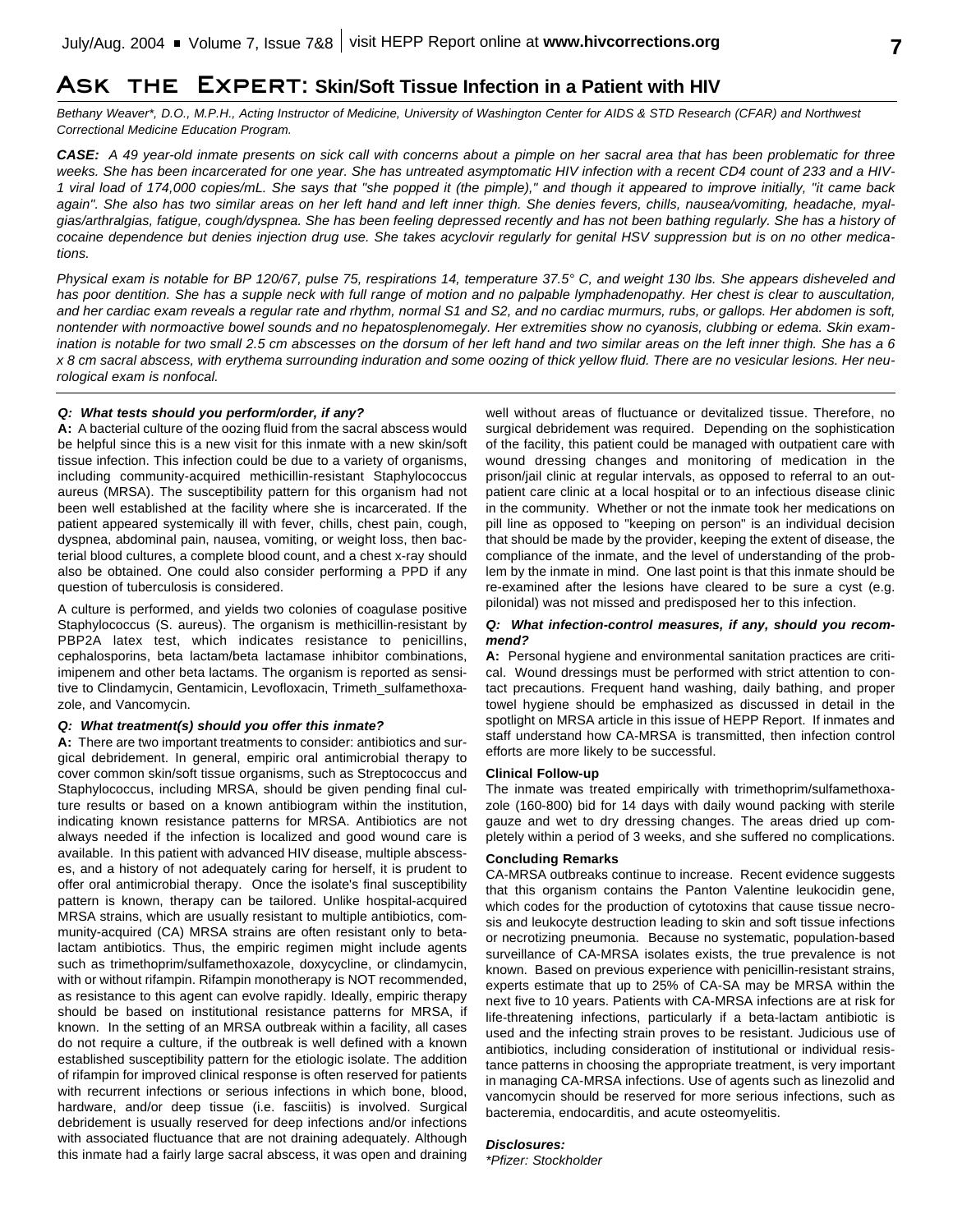# **Save the** DATES

### **Centerforce 5th Annual Inside/Out Summit**

*September 11 - 15, 2004 San Francisco Airport Marriott, Burlingame, CA* Call: Beth Houghton 415.456.9980 x124 Visit: www.centerforce.org/ summit

## **Infectious Disease Society of America**

*September 30 - October 3, 2004 Boston, MA* Visit: www.idsociety.org

## **ProVisions IX, the Northeast Multicultural Conference on HIV/AIDS**

*October 13 - 15, 2004 New Haven, CT* Call: Carla Giles, Program Committee Co-Chair 203.688.3184 Email: Carla.Giles@ynhh.org or Leif.Mitchell@yale.edu. Visit: www.provisionsct.org

## **Management of HIV/AIDS in the Correctional Setting: A Live Satellite**

**Videoconference Series "Early Identification of HIV & Newer Testing Strategies"** *October 19, 2004 12:30-3:30 p.m. EST* Call: 518.262.4674 E-mail: ybarraj@mail.amc.edu Visit: www.amc.edu/patient/

## **44th Annual ICAAC**

hiv/hivconf/index.htm

*October 30 - November 2, 2004 Washington, DC* Call: 800.974.3621 Visit: www.asm.org

### **National Conference on Correctional Health Care**

*November 13 - 17, 2004 New Orleans, LA* Call: 773.880.1460 Visit: www.ncchc.org

# **In Memoriam**

## *Dr. Stephen Tabet 1961 - 2004*

It is with great sorrow that we mourn the passing of a former HEPP Report Deputy Editor, an AIDS activist, a fellow physician, a colleague, and dear friend, Dr. Stephen Tabet, who died unexpectedly at his home on July 6 at age 42. Tabet, an associate professor of medicine at the University of Washington, physician at Harborview Medical Center's Madison Clinic, an educator at the Northwest AIDS Education Training Center, and researcher at the HIV Vaccine Trials Network, was a valued member of HEPP Report's editorial board for over five years, during which he authored countless case studies on the management of infectious diseases in the correctional setting.

Dr. Tabet spent much of the last decade of his life working to educate others about the care of HIVinfected individuals. He had a special interest and passion for caring for those with HIV in the correctional setting. It was because of his dedication and hard work that he was able to change the delivery of healthcare at several correctional institutions in Washington state. Those who worked with him in this cause were touched by his gentle spirit, empowered by his compassion and knowledge, and will be forever indebted to him for the impact he made on their lives and on the lives of their patients.

In perhaps one of his most significant contributions to those living with HIV, Tabet played a vital role as an expert witness in the Leatherwood v. Campbell case in which HIV-infected inmates at the Limestone Correctional Facility in Alabama filed a federal suit against prison officials concerning medical care. Tabet reviewed innumerable medical records, examined inmates, and finally issued a comprehensive 125-page report on the state of HIV care at the Limestone Facility. Thirty-eight HIV-infected inmates died at Limestone prior to Dr. Tabet's report; Tabet reviewed every death in detail.

His findings elicited a nationwide response from legislators, healthcare providers, and advocates. Alabama settled the suit May 27, 2004, and Alabama prison officials have agreed to improve substantially the medical care and treatment of Alabama's HIV-infected inmate population. Indeed, Dr. Tabet's contribution has set a precedent for correctional HIV healthcare in the United States and has served as a beacon of hope for prison healthcare advocates.

Unbeknownst to Dr. Tabet, HEPP Report had nominated him to receive the Canadian HIV/AIDS Legal Network's Award for Action on HIV/AIDS and Human Rights for his selfless commitment to the HIV-infected patients at Limestone. We at HEPP Report know of few individuals who have given so much to improve the care of HIV-infected persons living inside and outside prisons. We plan to commemorate his life and work by awarding the first annual Steven Tabet Prison Medicine Advocacy Award to a deserving individual at the next NCCHC meeting in October 2004. All those who had the privilege of working with Dr. Tabet, and especially those who knew and loved him, will sorely miss him. The staff at HEPP Report would like to honor the memory of Dr. Tabet by continuing his vision of improving correctional healthcare.

*- Joe Bick, Annie De Groot, Beth Weaver, Julia Noguchi, and the members of the HEPP Report editorial board.*

# **Resources**

For a copy of Dr. Steven Tabet's report on the conditions of HIV infected prisoners at the Limestone facility, visit:

www.schr.org/prisonsjails/press%20releases/limestone\_report.8-26-03\_web.doc

Details of his personal examination of numerous HIV infected prisoners, pleadings and photographs of the prison can be viewed on the website of the Southern Center for Human Rights at:

www.schr.org/prisonsjails/press%20releases/press\_limestonereport.htm OR

www.schr.org/prisonsjails/press%20releases/Limestone\_Complaint-Amended.(1).rtf